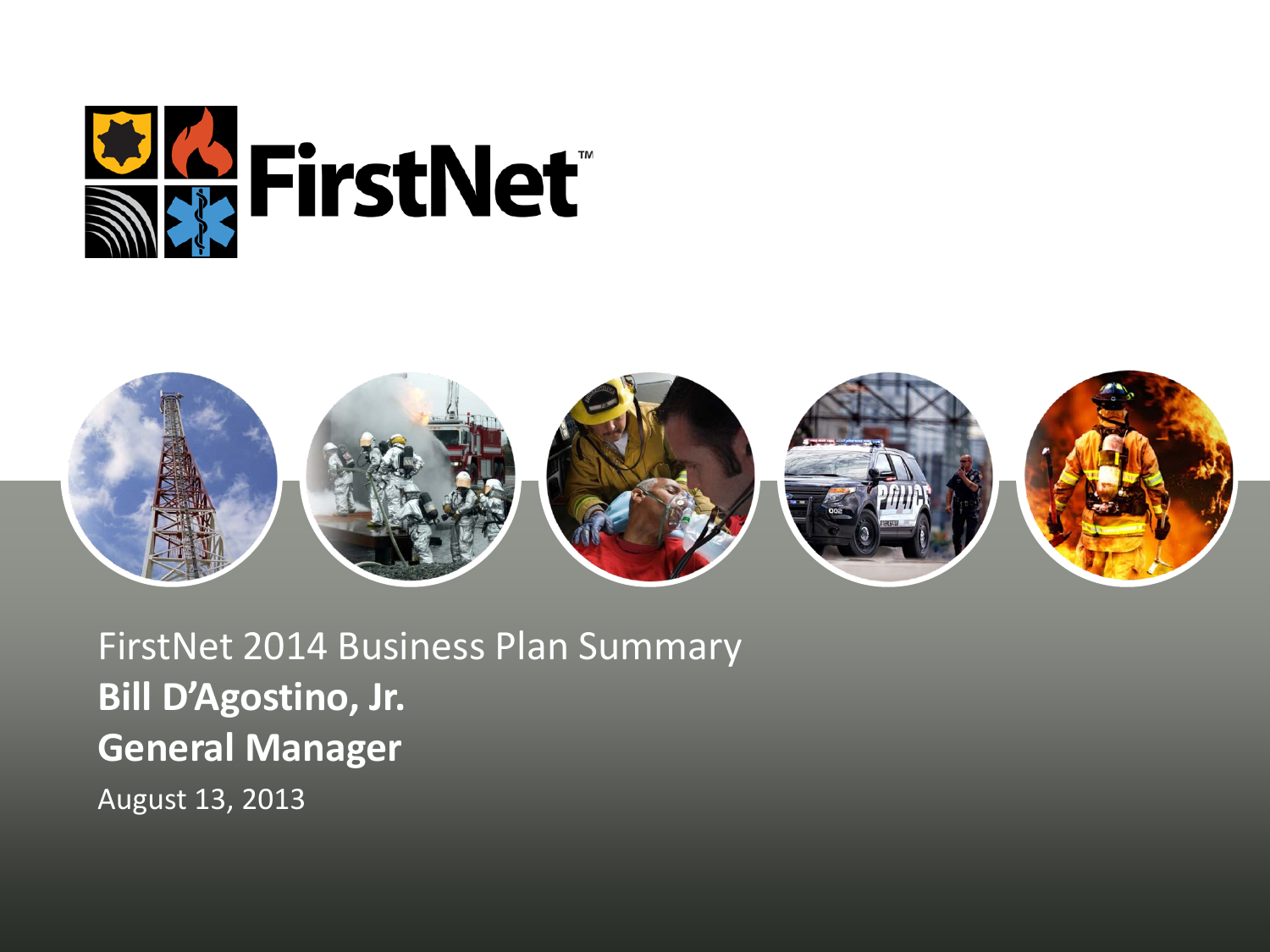#### **CONTENTS**

- **Goals and Objectives**
- **Purpose of the 2014 Business Plan**
- **Business Plan Objectives**
- **Six Key Strategies**
- **Deliverables**
- **FY 2014 Budget**
- **Board Guidance**

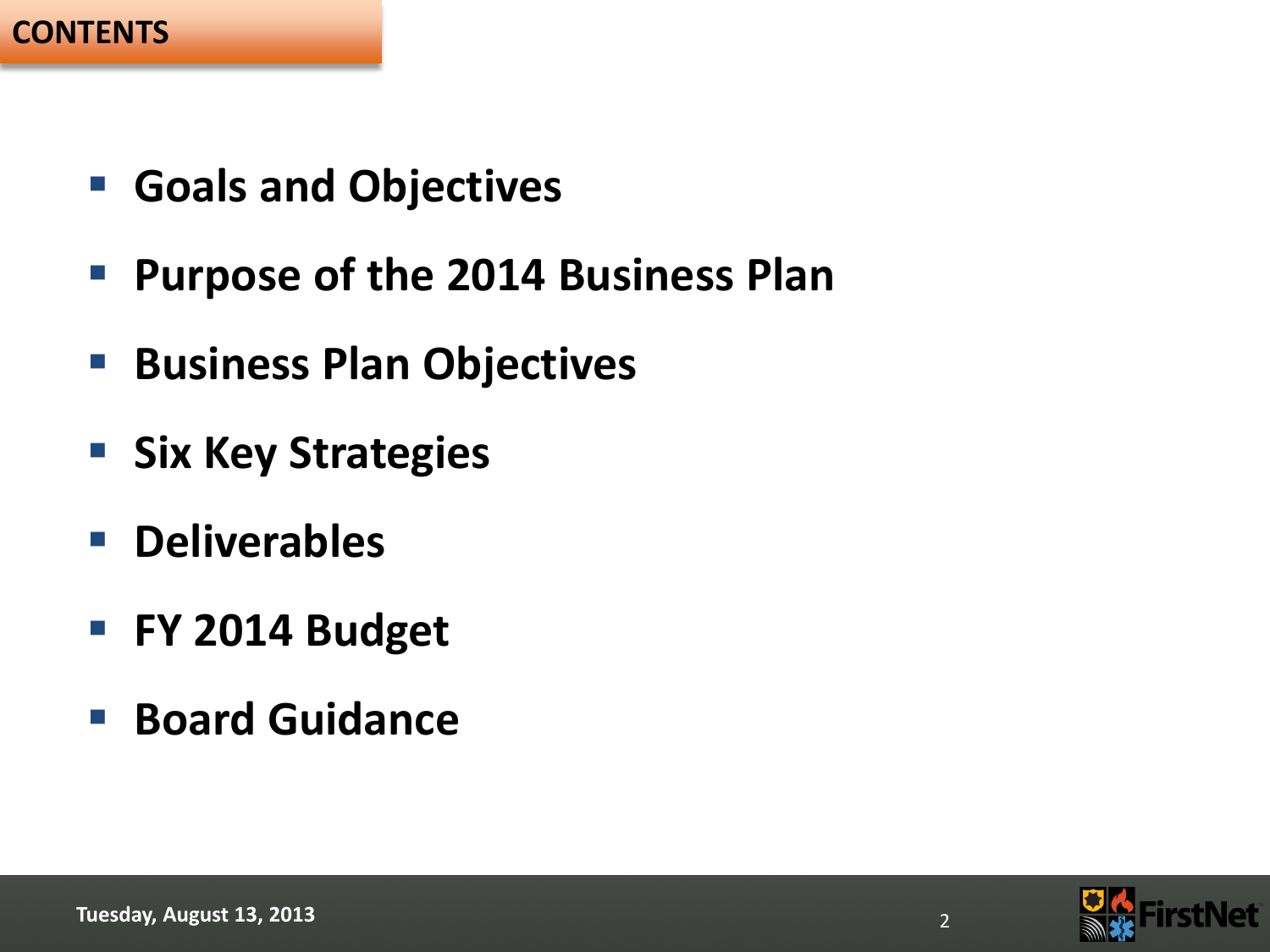#### **GOALS AND OBJECTIVES**

# **FROM THE JUNE 4th, 2013, BOARD MEETING**

|                                                           | June | July | August | Sept | <b>CYE 13</b> | 2014 |
|-----------------------------------------------------------|------|------|--------|------|---------------|------|
| <b>Clarify Business Strategy</b>                          |      |      |        |      |               |      |
| <b>Prepare and Submit</b><br><b>2014 Operating Budget</b> |      |      |        |      |               |      |
| <b>Build Leadership Team</b>                              |      |      |        |      |               |      |
| <b>Build Region Outreach</b><br><b>Structure</b>          |      |      |        |      |               |      |
| <b>Accelerate Network</b><br><b>Core Deployment</b>       |      |      |        |      |               |      |
| <b>Accelerate Deployables</b><br><b>Strategy</b>          |      |      |        |      |               |      |
| Leverage BTOP First<br><b>Movers to Gain Momentum</b>     |      |      |        |      |               |      |

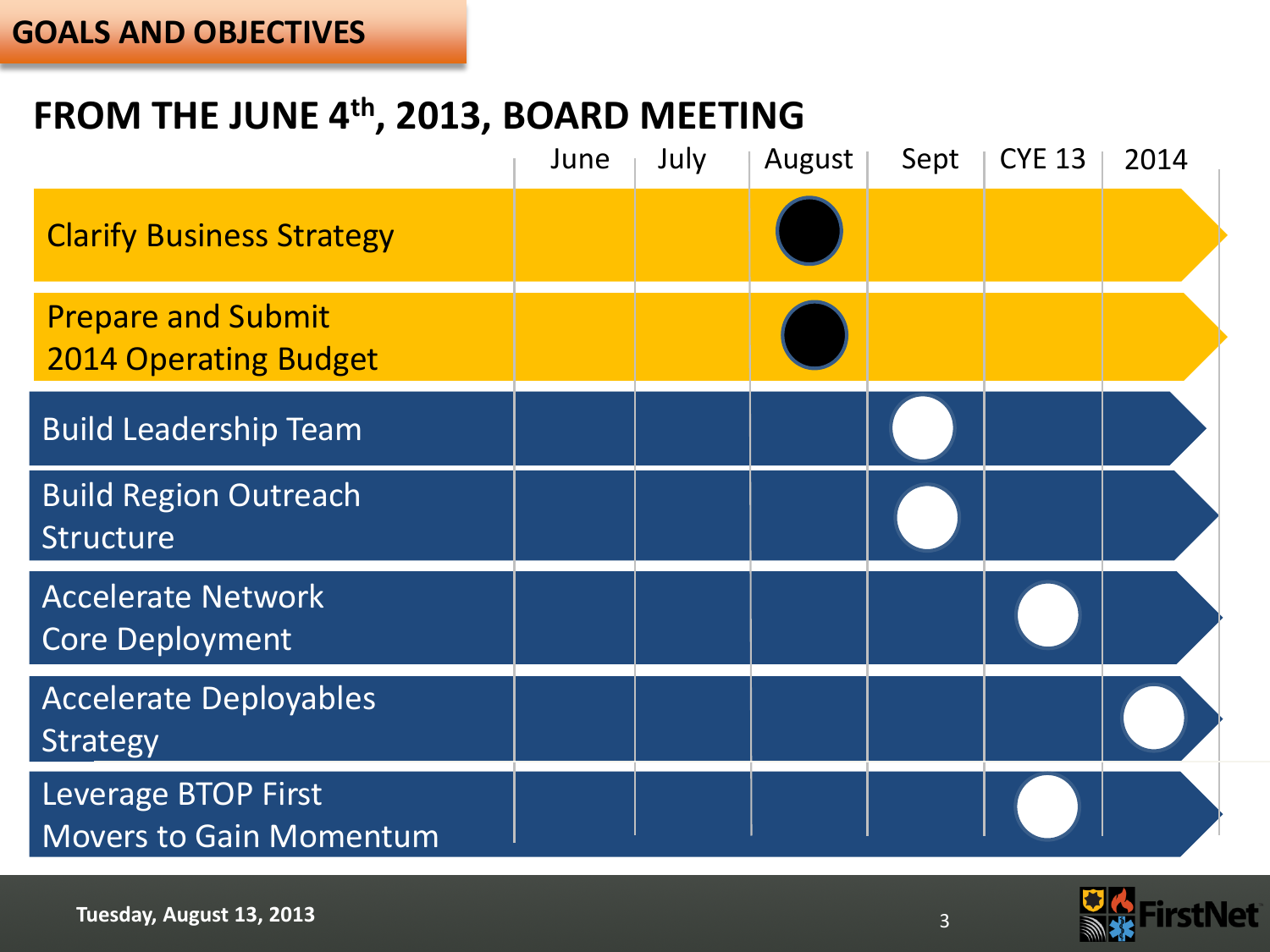#### **PURPOSE OF 2014 BUSINESS PLAN**

**Fulfill the Mandate to Build a Public Safety Nationwide Network**

**Set-Up and Build FirstNet Business Foundation**

**Be Judicious with Taxpayer funds**



**Tuesday, August 13, 2013** 4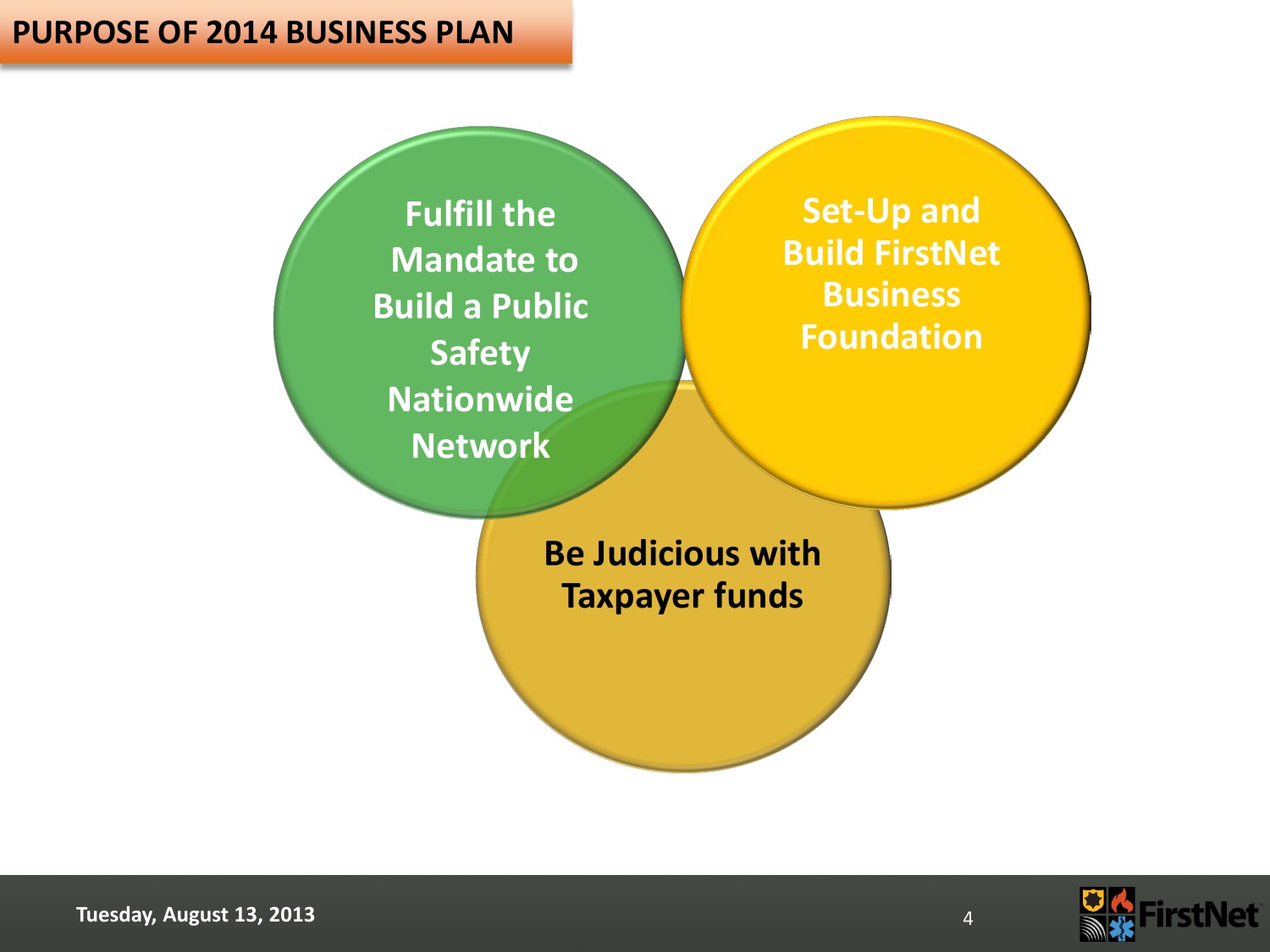- Continue building the foundational elements of the organization and network infrastructure; additionally we will identify the structure for public/private partnerships.
- Establish a sense of urgency to meet our public safety mission, while balancing the need to be judicious with tax payer funds.
- Develop productive relationships with Public Safety and Government stakeholders at the Federal, Tribal, State, County and City levels.

*Like any start-up, we face a lot of unknowns. However, we need to put some stakes in the ground and will course correct as we learn more.*

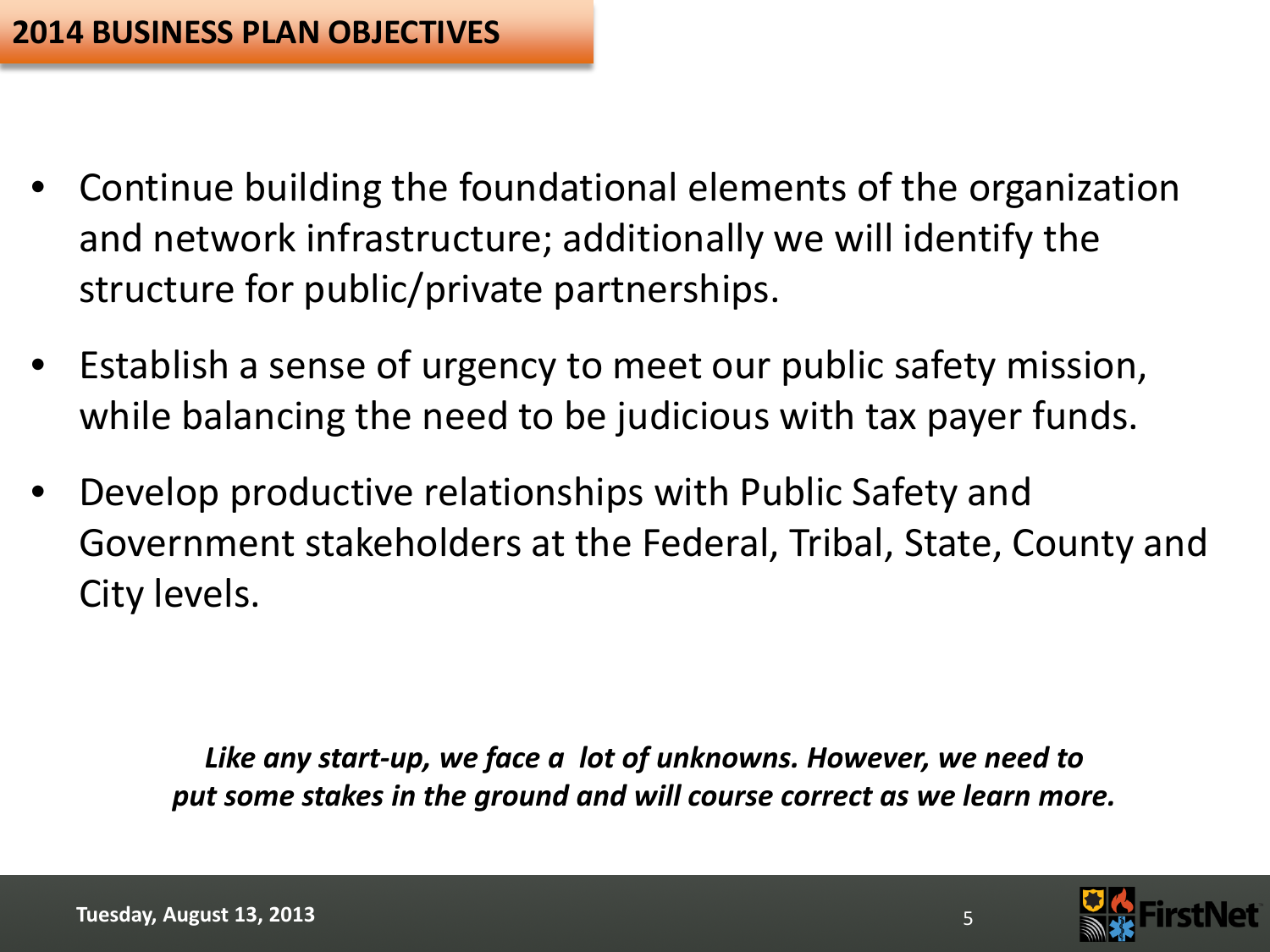#### **SIX KEY STRATEGIES**

Plans and Priorities for in 2014:







**Tuesday, August 13, 2013** 6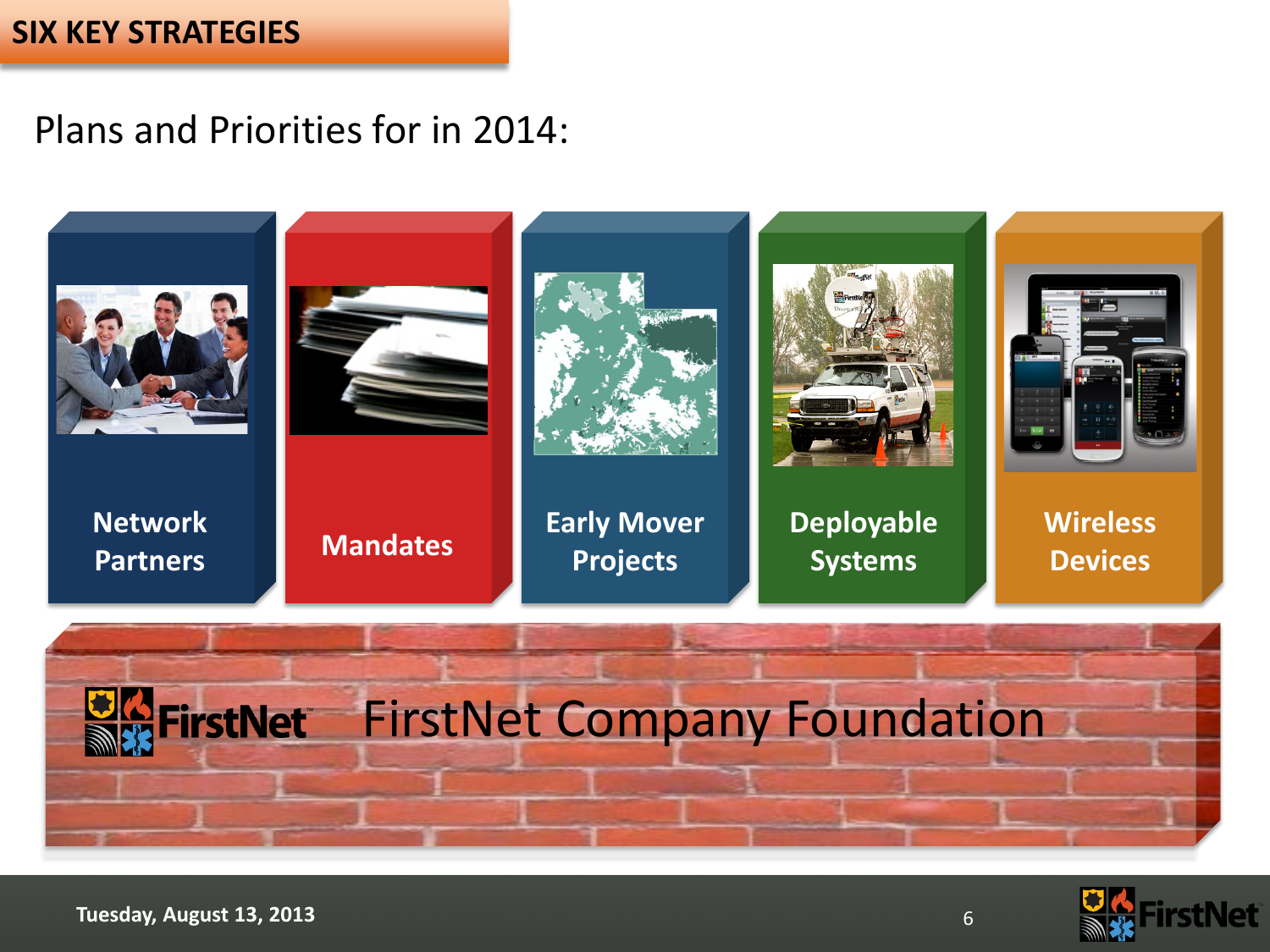### **DELIVERABLES**



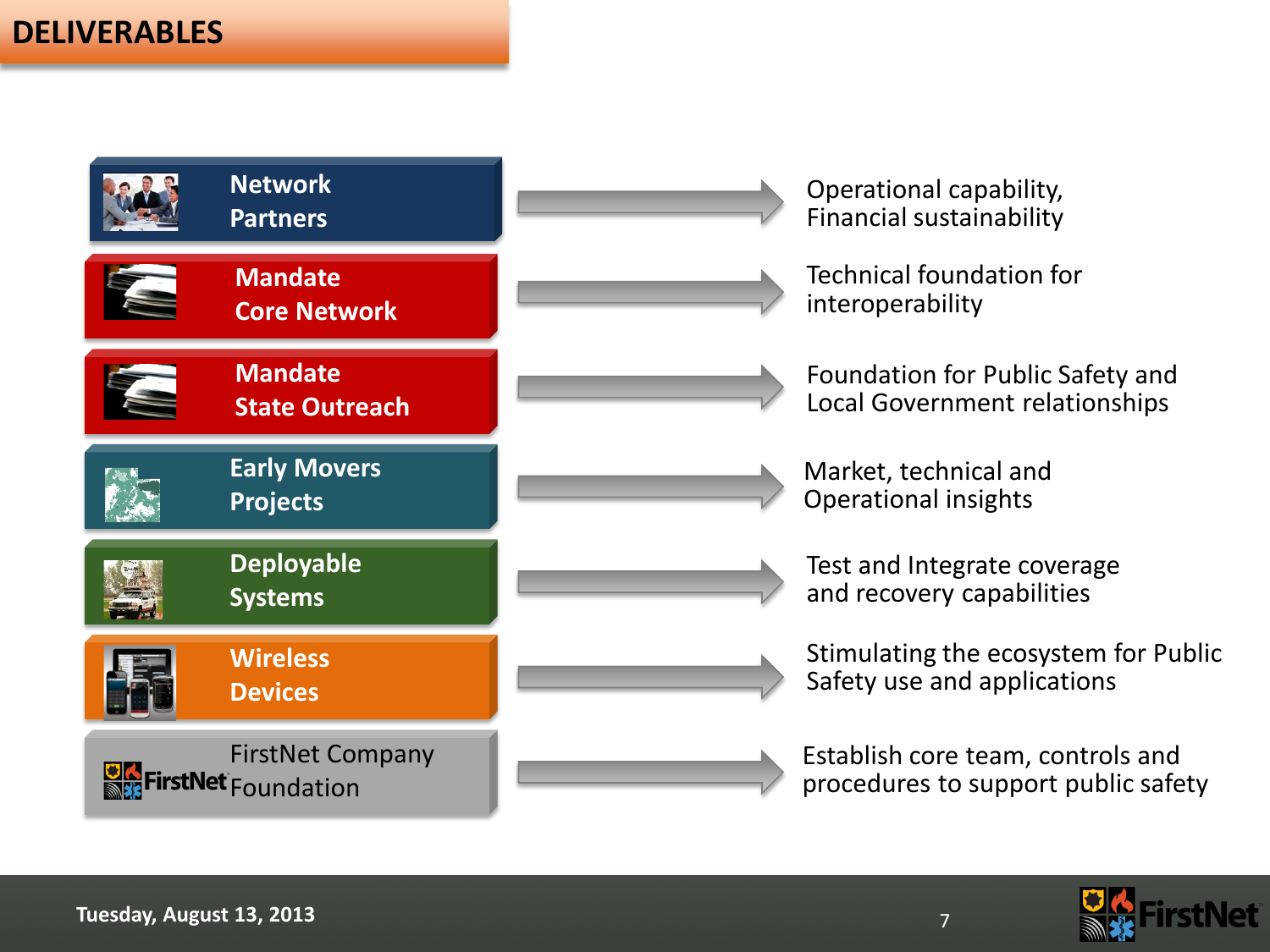### **FY 2014 BUDGET**

### **FY 2014 Obligations by Major Activity in \$000**

|                                     | <b>Operating</b> | <b>Capital</b>  | <b>Total</b> |
|-------------------------------------|------------------|-----------------|--------------|
| <b>Major Activity*</b>              | <b>Expenses</b>  | <b>Expenses</b> |              |
| <b>Network Partners</b>             | \$9,250          | \$174           | \$9,424      |
| <b>Mandate: Core Network</b>        | \$14,109         | \$40,464        | \$54,573     |
| <b>Mandate: State Network Plans</b> | \$11,098         | \$8,889         | \$19,987     |
| <b>Mandate: State Consultation</b>  | \$32,830         | \$1,224         | \$34,054     |
| <b>Early Mover Projects</b>         | \$1,266          | \$434           | \$1,700      |
| Deployable Systems                  | \$1,102          | \$10,238        | \$11,340     |
| <b>Wireless Devices</b>             | \$2,843          | \$420           | \$3,263      |
| <b>Company Foundation</b>           | \$49,921         | \$9,738         | \$59,660     |
| <b>Total</b>                        | \$122,419        | \$71,581        | \$194,000    |

## FirstNet obligations total \$194M in FY14

\*Category and program level funding subject to change based on Board direction and/or project timing.

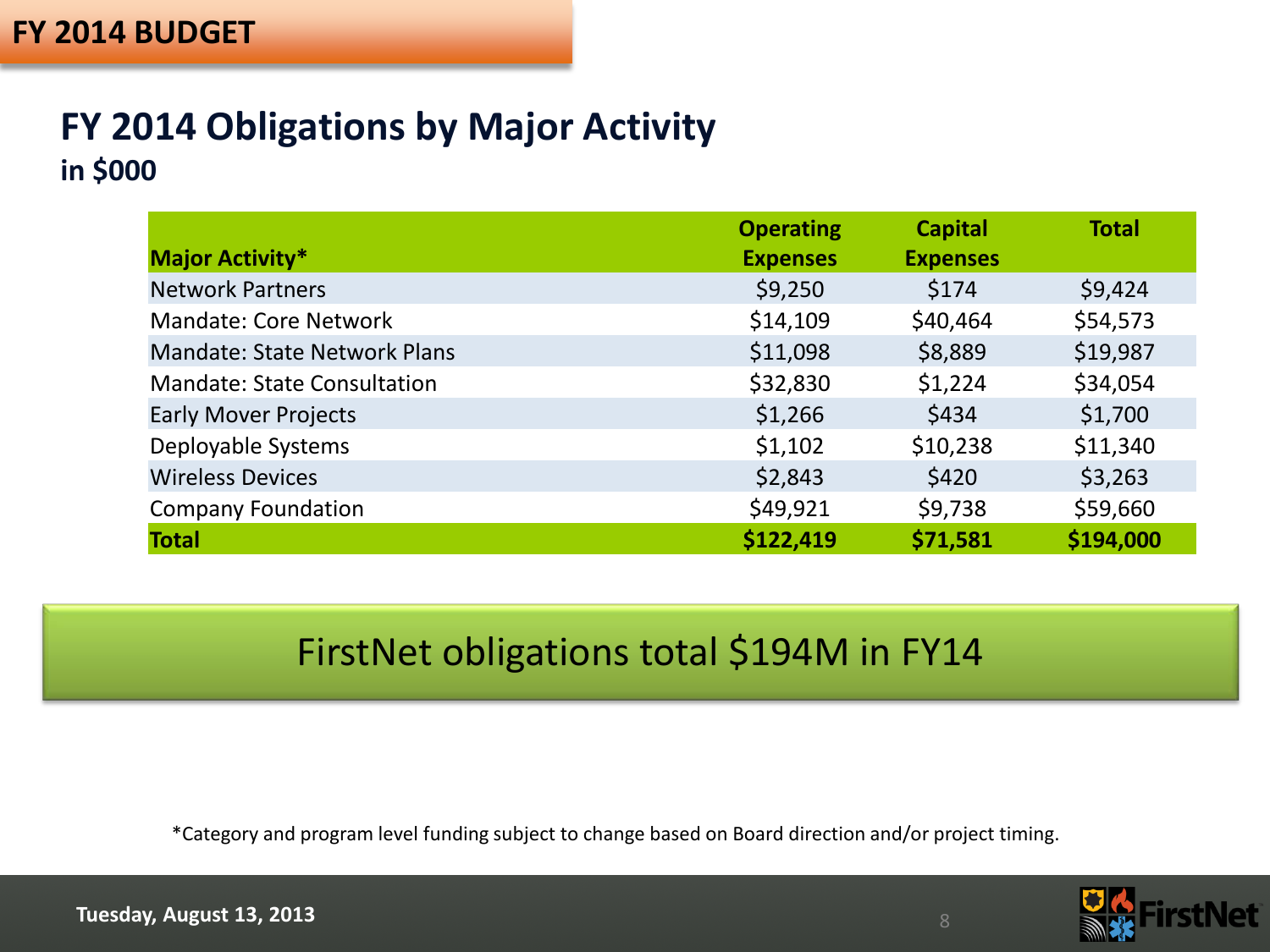- **Network Partners:** Prioritize the RFP to evaluate and develop effective partnership arrangements.
- **State Outreach Mandate:** Prioritize outreach and data collection for State, City, Local, Tribal to support developing state plans.
- **Core Network Mandate:** Accelerate the development of standards and design of the Core in conjunction with BTOP grantees; consider just-in-time deployment and fully validate security, prioritization and pre-emption capabilities.
- **Early Mover Projects:** Provide adequate resources to fully coordinate with BTOP grantees and promote effective integration and implementation.